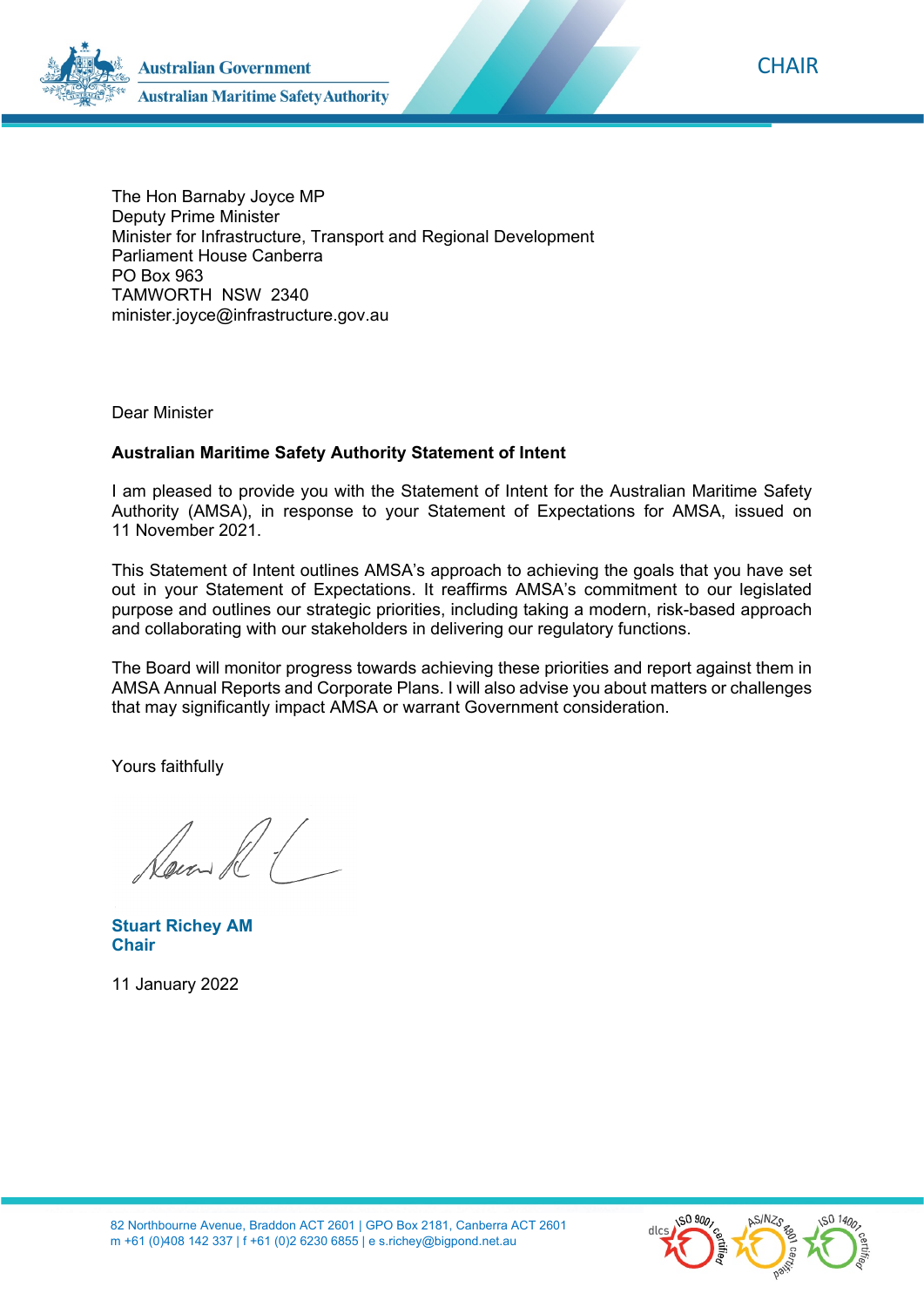# **AUSTRALIAN MARITIME SAFETY AUTHORITY**

# **STATEMENT OF INTENT**

#### **JANUARY 2022**

- 1. This Statement outlines the response of the Australian Maritime Safety Authority (AMSA) to the Statement of Expectations – Australian Maritime Safety Authority of 11 November 2021, which sets out expectations for the strategic direction of AMSA and the way AMSA should perform its functions.
- 2. AMSA will perform its legislated functions to promote maritime safety, protect the marine environment from shipping pollution and environmental damage, and preserve life through search and rescue services, in accordance with the *Australian Maritime Safety Authority Act 1990*, *Public Governance, Performance and Accountability Act 2013* and other legislation.

## **Regulatory Approach**

- 3. AMSA will undertake regulatory functions in accordance with the principles outlined in the Government's Regulator Performance Guide and guidance provided by the Office of Best Practice Regulation. During 2022, we will review our Statement of Regulatory Approach 2018 to ensure ongoing alignment with these principles.
- 4. AMSA will continue to set regulatory requirements that promote maritime safety and the protection of the marine environment that are justified by risk.
- 5. AMSA will seek opportunities to actively engage with the Government's Deregulation Agenda, including any learning programs that may be made available for AMSA staff under that program.
- 6. We will seek further opportunities to simplify requirements and reduce regulatory burden and the impact of our requirements, particularly for lower risk operations. When considering the regulatory impact of any proposed regulatory changes on regional and remote communities AMSA will be guided by the Office of Best Practice Regulation's recommended approach.
- 7. AMSA will also work to ensure that our regulatory approach accommodates innovation and the adoption of new technologies. AMSA will continue to work with our portfolio Department to advise where in AMSA's view laws impede this regulatory approach.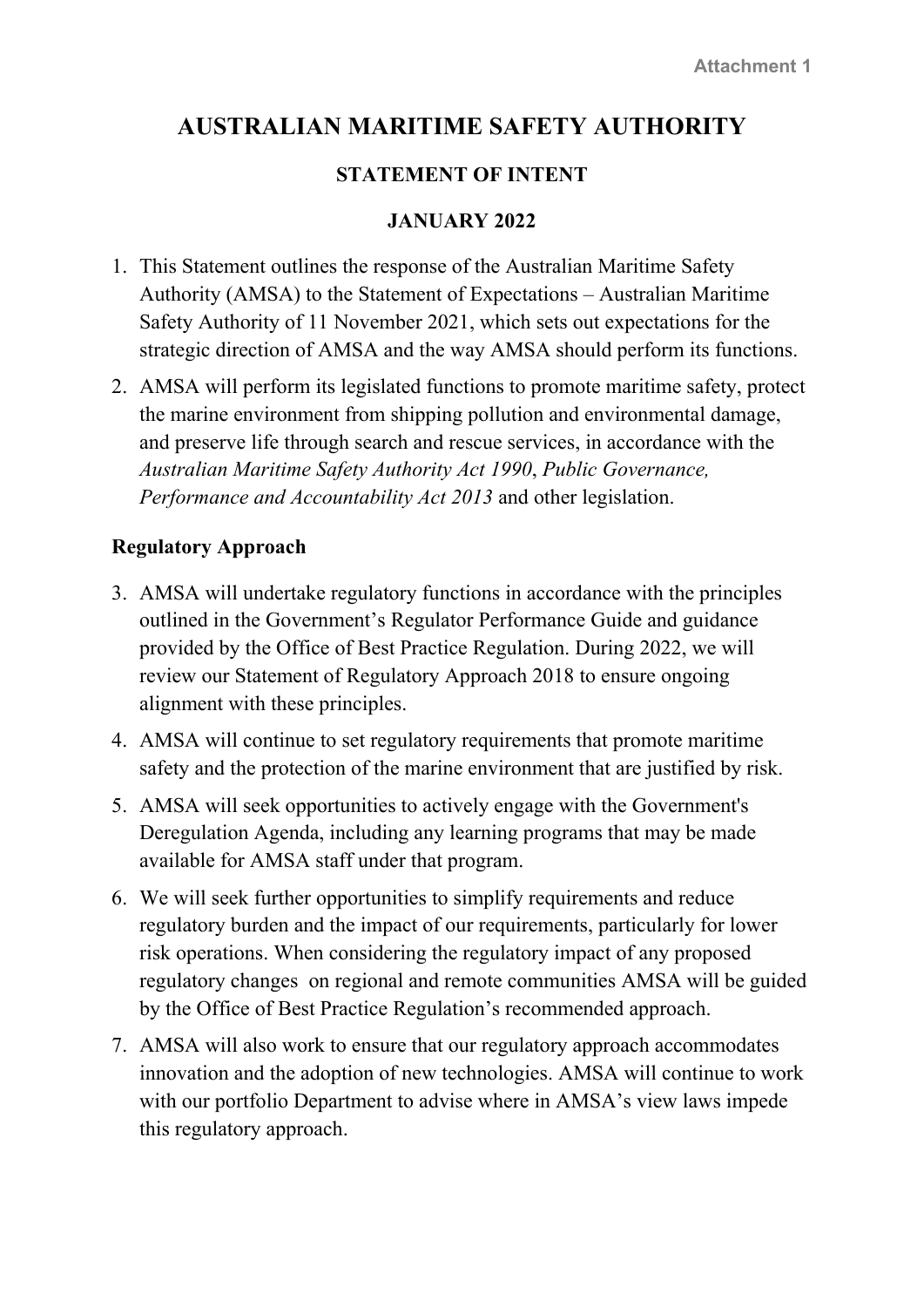## *International and Regional Engagement*

- 8. AMSA will continue to influence and uphold international maritime standards and obligations at international forums, including the International Maritime Organization. We will continue to work regionally to assist neighbouring countries build human and institutional capacity to comply with international maritime standards and undertake search and rescue, consistent with Australia's foreign policy objectives and our Technical Cooperation Strategy 2021-2024.
- 9. AMSA will also refine its targeted and risk-based international vessel monitoring and inspection regime to maintain high safety and pollution prevention standards for ships entering Australian ports, as outlined in our Corporate Plan.

#### *Domestic Commercial Vessel Safety*

- 10.Building on positive trends over recent years, AMSA will continue to focus on promoting safety in the domestic commercial vessel fleet and minimising the risk of incidents through carefully considering data and risk. The diverse nature of the fleet necessitates a review of the legislative framework to ensure the requirements are risk-based, accommodate advancements in technologies, and ensure AMSA can take compliance and enforcement action that is proportionate to the offending behaviour and meets community expectations.
- 11.During 2022, AMSA will share its experiences administering the National Law with the independent reviewers of the national system and our portfolio Department, including areas where it is working well and areas where it can be improved. AMSA considers the independent review provides an opportunity to inform the development of a revised legislative framework that is fit for purpose, flexible, and meets the needs of this diverse industry.
- 12.Through the review process AMSA will also identify areas of overlapping regulations which is in alignment with the Government's Deregulation Agenda priorities.
- 13.Following the outcomes of the independent review and the implementation of any changes to the legislation, AMSA will work to further simplify requirements and service delivery models, particularly for lower risk operations and operators located in rural and remote locations.

#### *Data and Reporting*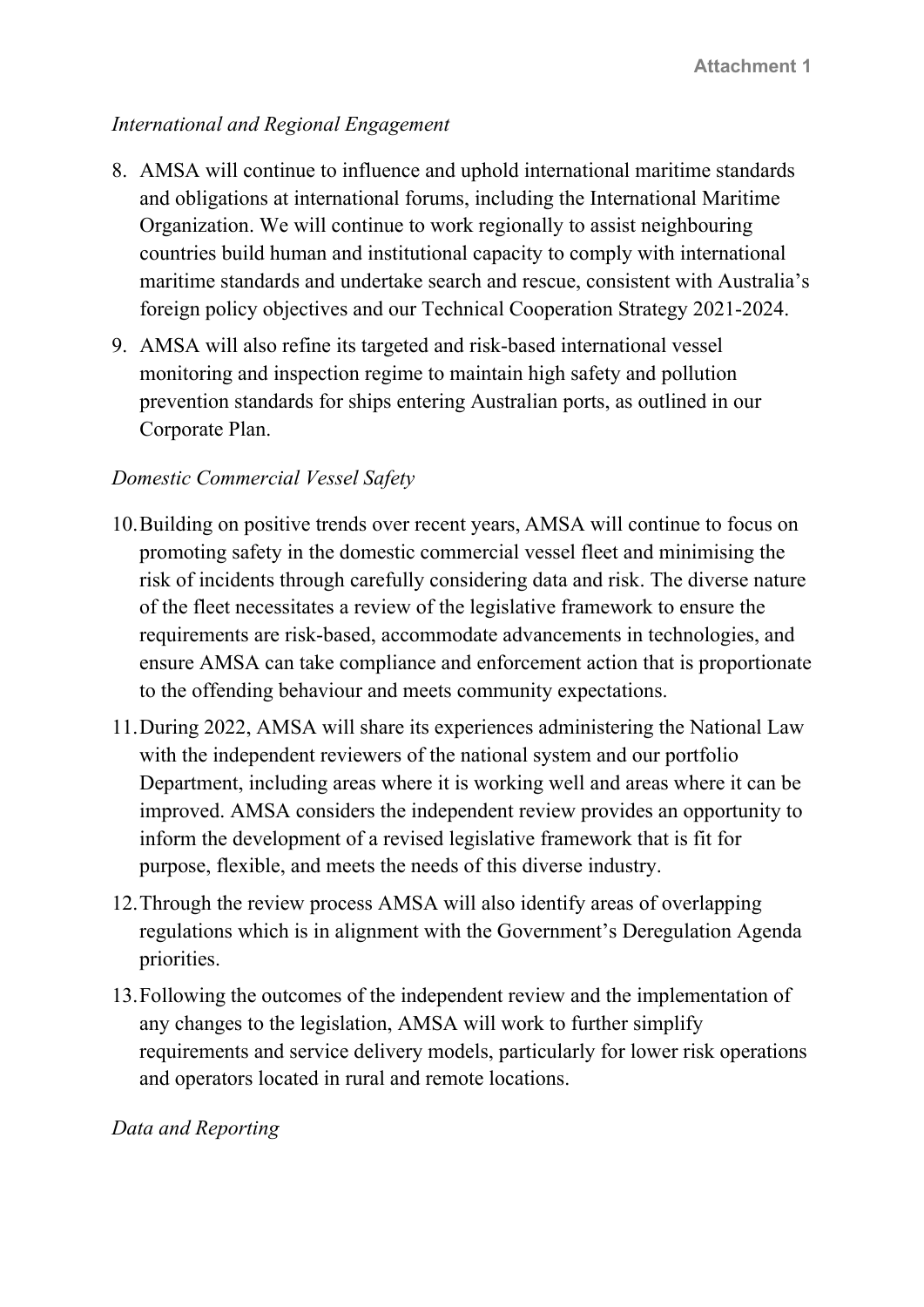14.An enhanced data management capability is a core priority for AMSA. During 2022 AMSA will finalise a Data Strategy and continue work to ensure we strengthen our use of data in our regulatory approach and decision-making, annual compliance program, education and inspection campaigns, and policy reform. We will work to ensure our information management and digital service delivery meets stakeholder expectations of simple digital interactions and useful data access. AMSA will also continue to work with our regulated community to increase incident reporting and publication of more comprehensive incident and inspection data, mindful of the cost to do so and the impact that data collection has on industry.

#### *Grandfathered Safety Requirements*

- 15.Grandfathering was included in the 2011 Intergovernmental Agreement on Commercial Vessel Safety to enable existing commercial operators to transition to the National System with minimal impact. While this approach was successful in minimising financial impacts to existing operators it has allowed operations that may not meet contemporary safety requirements to continue and is increasingly proving to be a disincentive for some operators to invest in new businesses, vessels and technology. AMSA agrees that, where evidence suggests a grandfathered arrangement is an unacceptable risk to safety, that requirement should be subject to review.
- 16.AMSA will, in consultation with our portfolio Department and industry, undertake a risk-based review of the grandfathering arrangements, informed by the best available data, evidence, and stakeholder views, to consider whether the arrangements are fit-for-purpose and aspects that may require change. Where changes to high-risk grandfathered arrangements will deliver benefits to safety that justify potential costs, AMSA will work with industry and Government to implement the necessary changes, giving due consideration to the impacts on industry and support that may be required.

#### **Search and Rescue and Emergency Response**

17.AMSA will continue to perform its critical role as Australia's Commonwealth maritime and aviation search and rescue authority. We will also complete the scheduled review of the National Plan for Maritime Environmental Emergencies in collaboration with relevant agencies and industry and provide advice to you on areas identified for improvement as requested.

#### **Transparency and Accountability**